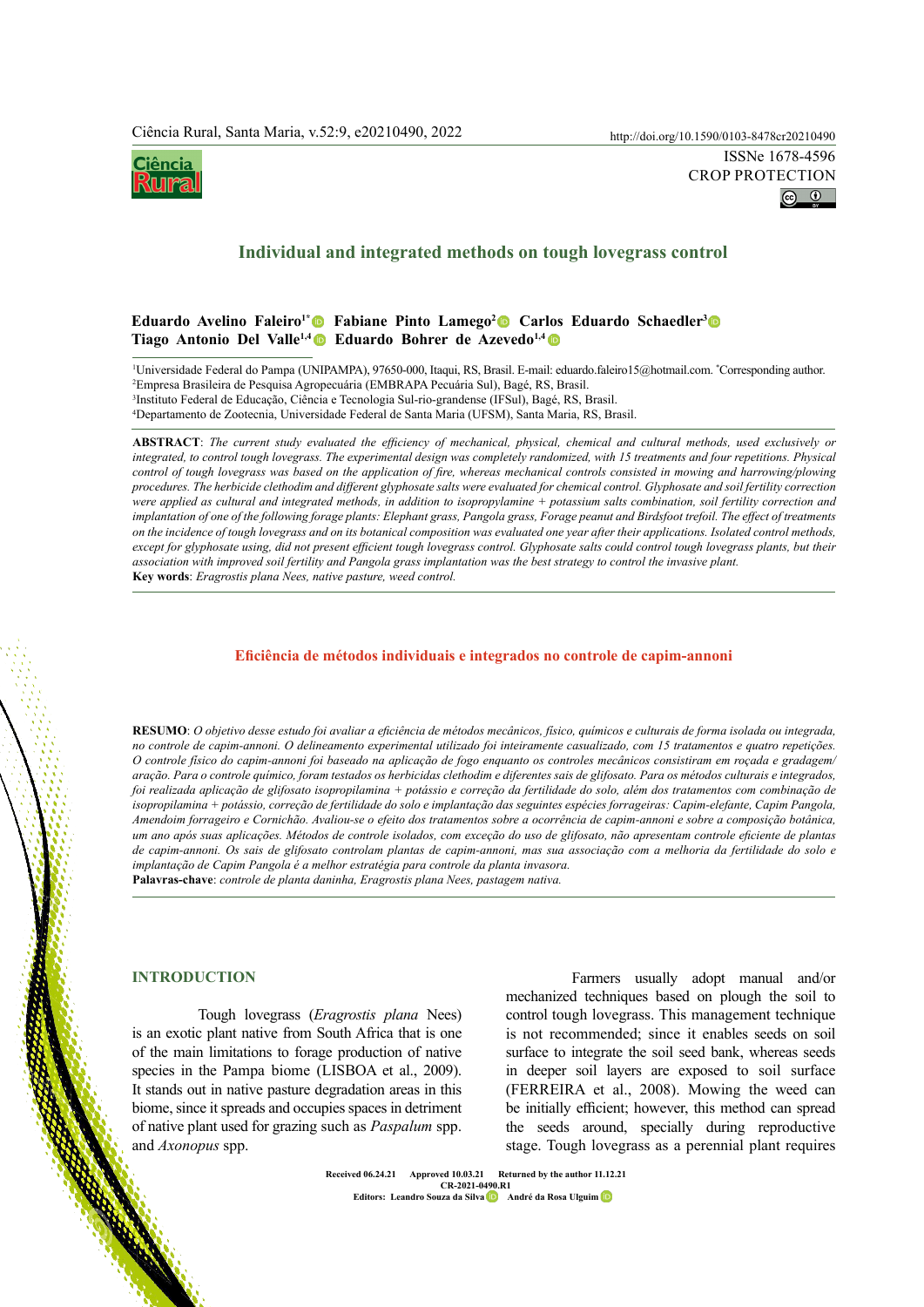several mowing procedures in order to effectively being eliminated once there are reserves in its roots (FAVARETTO et al., 2015).

Although, the use of fire to control tough lovegrass infestation is forbidden by Rio Grande do Sul State Law N. 9,519/92 of Rio Grande do Sul State Forest Code, it is still a practice adopted by several farmers. However, further studies on the use of fire to control the herein investigated weed species should be conducted.

Glyphosate-based herbicide use enable controlling *Eragrostis plana* in a satisfactory way (FALEIRO et al., 2021). However, attention should be given to the efficiency of herbicides presenting different action modes, such as acetylcoenzyme A carboxylase (ACCase) inhibitors, which are specifically used to control plants belonging to Poaceae family (TAKANO et al., 2020). These herbicides should be applied with the aid of selective-application tools to avoid contact between herbicides and the forage plants of interest (GOULART et al., 2009). However, exclusive herbicide using, as isolated form to enable long-term control, can increase the resistance of this weed species to the adopted herbicide and make it even difficult to be controlled.

The use of integrated management combining soil fertility correction and maintenance, weed control through herbicide using and forage species' introduction to compete with and outperform this weed (SCHUSTER et al., 2018), are factors to be taken into account at the time to plan the best set of actions aimed at weed control. Embrapa has provided data confirming tough lovegrass infestation reduction over the years, based on the Integrated Pasture Recovery Method - MIRAPASTO (PEREZ et al., 2015; LAMEGO et al., 2020). Therefore, this set of associated practices appears to be more effective in controlling tough lovegrass than unique practices without continuity. Thus, the present study evaluated isolated and integrated methods to control tough lovegrass aiming to recover the native pasture.

### **MATERIALS AND METHODS**

A study was conducted in the experimental area of Federal University of Pampa, Campus Itaqui - RS (latitude 29 ° 9 ′ 21.37 ″ S and longitude 56 ° 33 ′ 9.97 ″ W) from February 7, 2019 to March 15, 2020. Climate in the region is Cfa type, according to Köppen classification and the soil is classified as Haplic Plinthosol of widespread occurrence in lowlands on the Western Frontier of Rio Grande do Sul.

Fifteen treatments were implemented based on a completely randomized design, with four

repetitions including the untreated check (CONTROL) (Table 1). Sixty plots of 9 m², presented tough lovegrass infestation level of 65%, on average, at flowering and seed production stages. The treatments consisted of: a) Mechanical method: mowing (MOWING) carried out with manual mowing, lefting residual height of 5 cm and revolved (REVOLV) the soil at 10 cm depth; b) physical method: technical fire (FIRE) applied in a controlled manner throughout the plot; c) chemical method: application of herbicides such as clethodim (CLET) and glyphosates salts; d) integrated methods: herbicide + soil fertility correction and implantation of forage species.

The chemical method was based on herbicide application with controlled manual applicator (PEREZ, 2008). CLET was used at usual dose of 120 g a.i. (active ingredient) ha<sup>-1</sup>. Glyphosate was used in different formulations (salts): ammonium (AMMONIUM), di-ammonium (DI-AMMONIUM), isopropylamine (ISOP), potassium (POT) and isopropylamine + potassium (ISOP + POT). The adopted dose was  $356$  g a.e. (acid equivalent) ha<sup>-1</sup> and the herbicide tank mix was prepared at total volume of 1.350 L, according to recommendations (PEREZ, 2008).

Integrated methods consisted in applying the  $ISOP + POT$  herbicide in association with liming and fertilization (HLF); as well as the combination of the ISOP + POT herbicide, liming, fertilization and forage species implantation, as follows: HLFK (herbicide  $+$  liming and fertilization  $+$  elephant grass (*Pennisetum purpureum* Schum., cv. BRS Kurumi)), HLFDIGDE (herbicide + liming and fertilization + Pangola grass (*Digitaria decumbens*)), HLFARAPI (herbicide  $+$  liming and fertilization  $+$  forage peanut (*Aranchis pintoi*)) and HLFLOTCO (herbicide + liming and fertilization + birdsfoot trefoil (*Lotus corniculatus* L., cv. São Gabriel)).

Liming  $(2.8 \text{ ton ha}^{-1})$  was spread out one month before plant species implantation and the fertilization was carried out at the time of implanting the forages; 200 kg of N ha<sup>-1</sup>, 190 kg ha<sup>-1</sup> of  $P_2O_5$  and 140 kg ha<sup>-1</sup> of  $K_2O$  were used in the HLF, HLFK and HLFDIGDE treatments, respectively; wereas 170 kg  $P_2O_5$  and 100 kg  $K_2O$  ha<sup>-1</sup> were used in the HLFARAPI and HLFLOTCO treatments, respectively.

Forage species were implanted 15 days after herbicide application by vegetative parts of adult plants spaced 0.5 x 0.5 m from each other in HLFK, HLFDIGDE and HLFARAPI treatments. Sowing (6 kg ha-1) in the HLFLOTCO treatment was carried out in rows (0.2 m spacing between rows).

All the evaluations were performed one year after treatment applications, in March 2020.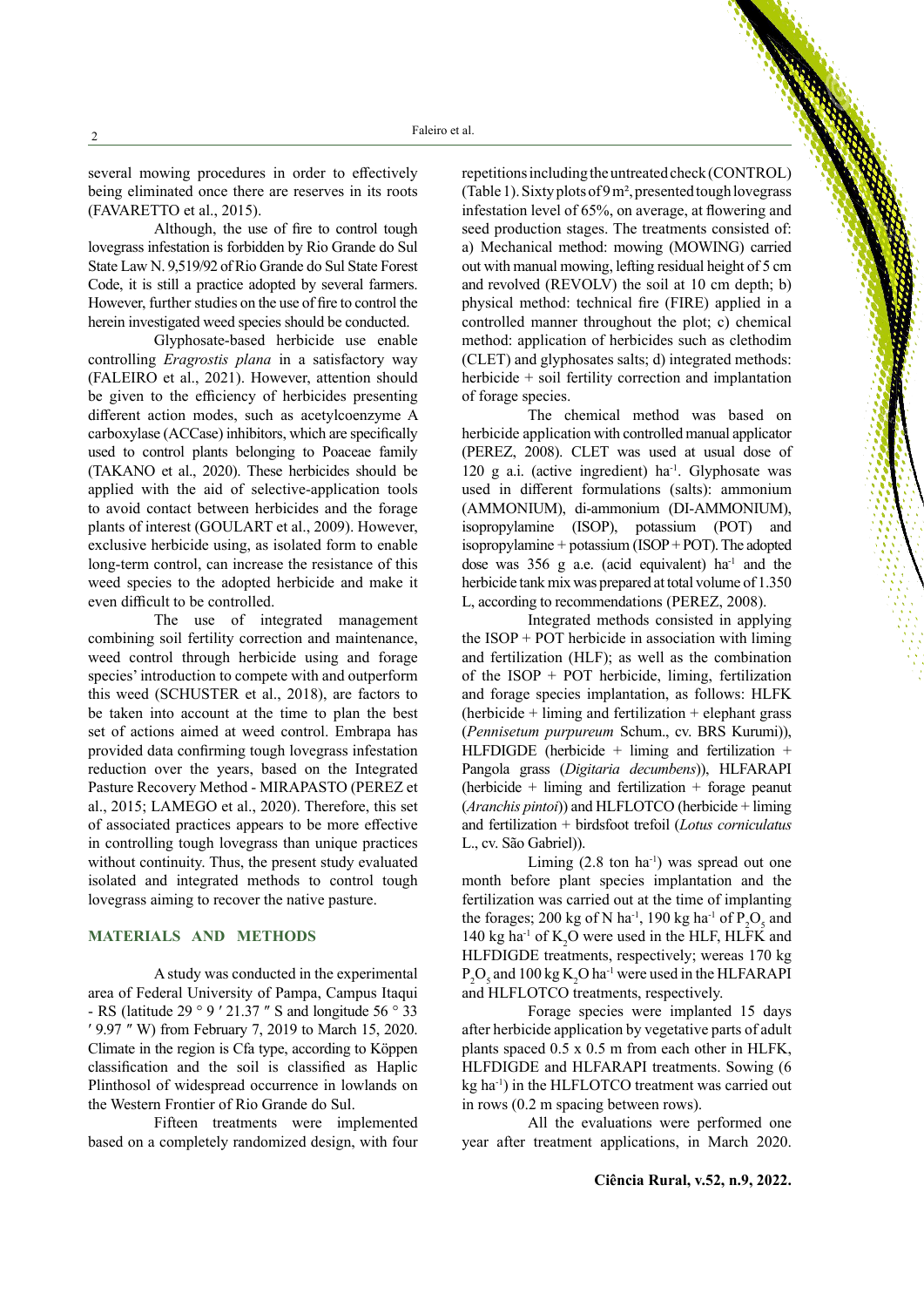| Treatments <sup>*</sup> | Herbicide                  | Liming                   | Fertilizer | Forage            |
|-------------------------|----------------------------|--------------------------|------------|-------------------|
| 1-CONTROL               | ۰                          | ۰                        |            |                   |
| 2-MOWING                | -                          | $\overline{\phantom{a}}$ | ٠          |                   |
| $3 - FIRE$              |                            | ۰                        |            |                   |
| 4-REVOL                 | ٠                          | -                        |            |                   |
| $5-CLET$                | Clethodim                  |                          |            |                   |
| 6-AMMONIUM              | Ammonium                   | -                        |            |                   |
| 7- DI- AMMONIUM         | Di-ammonium                | ۰                        |            |                   |
| 8-ISOP                  | Isopropilamina             | ٠                        |            |                   |
| $9-$ POT                | Potassium                  |                          |            |                   |
| 10-ISOP+POT             | Isopropylamine + potassium | -                        | ۰          |                   |
| $11 - HLF$              | Isopropylamine + potassium | Ok                       | Ok         |                   |
| <b>12-HLFK</b>          | Isopropylamine + potassium | Ok                       | Ok         | Elephant grass    |
| 13-HLFDIGDE             | Isopropylamine + potassium | Ok                       | Ok         | Pangola grass     |
| 14-HLFARAPI             | Isopropylamine + potassium | Ok                       | Qk         | Forage peanut     |
| 15-HLFLOTCO             | Isopropylamine + potassium | Ok                       | Ok         | Birdsfoot trefoil |

Table 1 - Treatments used to tough lovegrass control. UNIPAMPA, Itaqui-RS, 2019.

\* Tough lovegrass plants were at flowering and seed production stages when the treatments were applied.

CONTROL: untreated check; REVOL: Revolved soil (plough); HLFK: Isopropylamine + potassium + liming + fertilizer + elephant grass cv. Kurumi; HLFLOTCO: Isopropylamine + potassium + liming + fertilization + *Lotus corniculatus* cv. São Gabriel; HLFARAPI: Isopropylamine + potassium + liming + fertilization + forage peanut (*Arachis pitoi*); HLFDIGDE: Isopropylamine + potassium + liming + fertilization + Pangola grass (*Digitaria decumbens*); HLF: Isopropylamine + potassium + liming + fertilization; Ok: Fertilization and/or liming was carried out.

Herbicide control efficiency was measured based on visual scale ranging from 0% (absence of herbicidal symptoms) to 100% (plant dead), 365 days after treatments application. The number, identification and dominance of species were evaluated by counting the total of species and the individuals in each species in each plot. Occupied area (%) assessments were based on the percentage of the plot occupied by tough lovegrass plants. The parameter Uncovered area (%) corresponded to the area that did not present plants of any species. Relative density (RD) indicated the participation of each species in comparison to the total number of tough lovegrass plants and it was calculated through the following equation:

$$
DR = \left(\frac{n}{N}\right) * 100
$$

Wherein  $n$  is the total number of tough lovegrass plants and *N* is the total number of plants of all species within the plot.

Statistical analyses and result presentation were divided into four stages. Stage 1 - Evaluation of mechanical/physical methods: CONTROL, MOWING, FIRE and REVOL treatments were compared through Fisher's least significant difference test (LSD). Stage 2 - Evaluation of chemical methods,

including CONTROL, through the application of non-orthogonal contrasts (three): C1: CONTROL vs. glyphosate salts; C2: CLET vs. glyphosate salts; and C3: CONTROL vs. CLET. Glyphosate salts were compared through Fisher's test (LDS). Stage 3 - Evaluating fertility management and forage species inclusion, based on the application of orthogonal contrasts (five): C1: effect of soil fertility (ISOP + POT vs. fertilized treatments); C2: effect of forage addition (HLF vs. forage treatments); C3: effect of forage family (*Poaceas* vs. Fabaceas); C4: effect of Poaceae species (Elephant *grass* vs. Pangola grass) and C5: effect of *Fabaceae* species (Forage peanut vs. Birdsfoot trefoil). Stage 4 - Treatments presenting the best results in the previous stages were compared to each other through Fisher'stest (LDS).

Data were analyzed through PROC MIXED (normal distribution) and PROC GLIMMIX (non normal distribution) using SAS (version 9.4) at the 5% level of significance. The experimental model was:  $Yi = \mu + Ti - i + ei$ , wherein: Yi is the observed value of the dependent variable;  $\mu$  is the general average; Ti is the fixed effect of the treatment; -i is the random error associated with the plots; and ei is the experimental error. Heterogeneous variances were used in each treatment.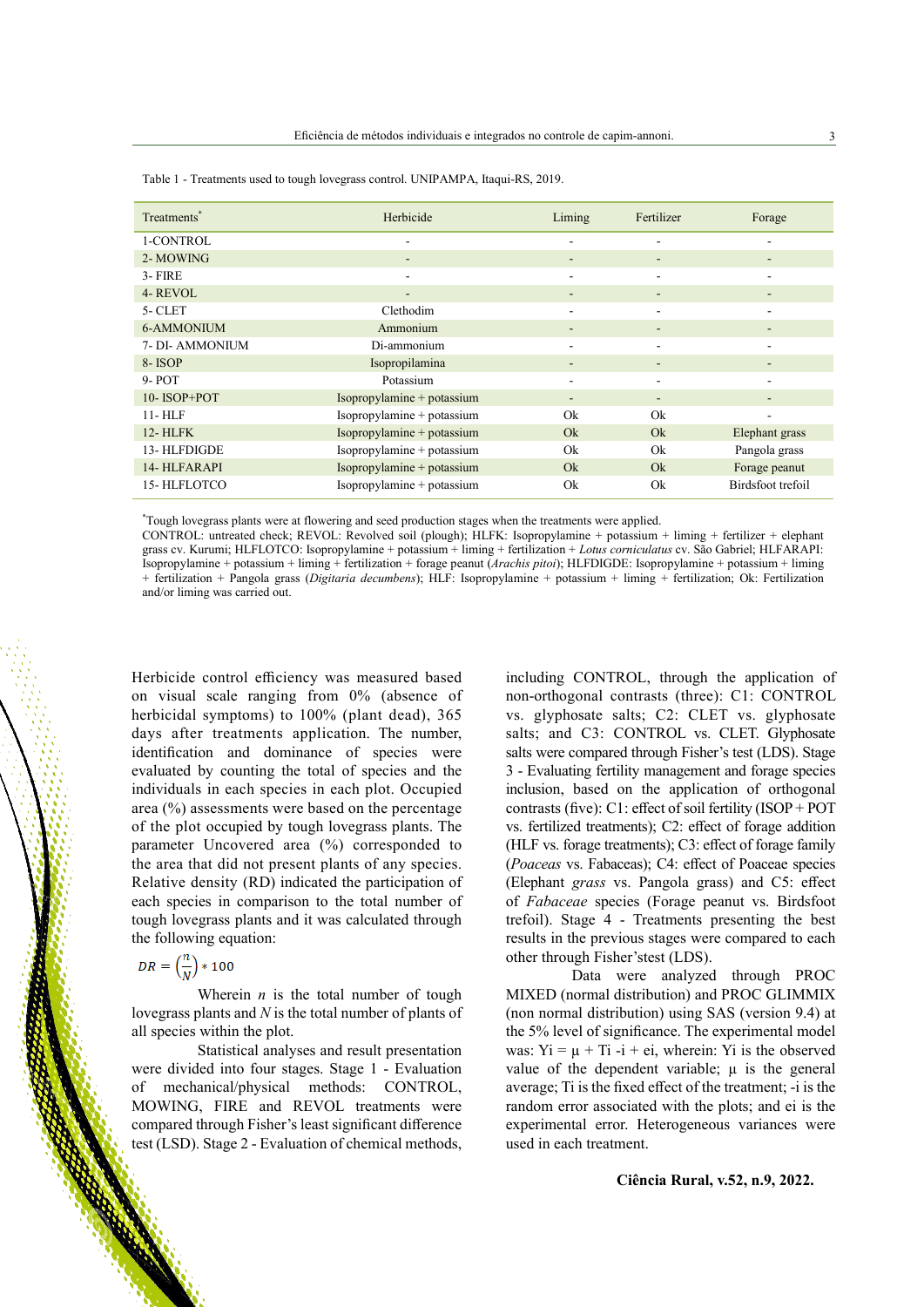# **RESULTS**

Soil turning (REVOLV) has reduced the number of tough lovegrass plants present in 365 DATA but increased the number of other species, in comparison to mowing (Table 2). In addition, REVOLV has increased the uncovered area rate and reduced the occupied area rate in comparison to the others strategies (mechanical/physical control). Thus, REVOLV has reduced the relative density of species, in comparison to the CONTROL and MOWING treatments. FIRE treatment did not reduce the number of tough lovegrass plants 365 DATA. However, it reduced the uncovered area.

All the glyphosate salts were efficient in tough lovegrass control (=100%) compared to CONTROL (Table 3). Comparing CLET herbicide with glyphosate salts, these herbicides were superior, as showed by reduced tough lovegrass plants m<sup>-2</sup>. CLET did not differ from CONTROL according to tough lovegrass plants m<sup>-2</sup> and control 365 DATA. However, the number of species was not affected by herbicides.

The orthogonal contrast C1 showed that the liming and fertilization even with the herbicide application increase the number of tough lovegrass m<sup>-2</sup> compared with the herbicide alone (Table 4); however, HLF also increase the number of species once tough lovegrass is controlled and more space is available. When the grass forages were compared with legume

forages (C3), Pangola and Kurumi showed higher reduction of tough lovegrass plants m<sup>-2</sup>.

REVOLV, POT + ISOP and HLFDIGDE treatments were selected to compare the best mechanical/physical, and chemical strategies associated with increased soil fertility and forage establishment in tough lovegrass control (Table 5). All treatments based on the chemical method (POT + ISOP + HLFDIGDE) have reduced the number of plants, the occupied area and the relative density of species in comparison to the REVOLV. In relation to REVOLV, the POT + ISOP treatment has increased the uncovered area, whereas the HLFDIGDE treatment has significantly reduced it.

#### **DISCUSSION**

Mowing is often used to control weeds, but it is not significantly effective in controlling grasses, especially perennial as tough lovegrass. HANSEN & WILSON (2006) have shown reduced growth rate of *Agropyron cristatun* L. only two years after the first mowing. The single mowing performed in the present study may have compromised the effectiveness of this treatment in controlling tough lovegrass infestation. This procedure should have been performed many times since this plant species has broad reserve structure in the roots (FAVARETTO et al., 2015), and an importat fact to be considered is the amount

Table 2 - Effect of mechanical and physical tough lovegrass control methods on plant community composition 365 days after treatment application (DATA). UNIPAMPA, Itaqui- RS 2019/20.

| Treatments <sup>1</sup> | Tough lovegrass plants <sup>2</sup> | Number of species $\frac{3}{2}$ | Uncovered area <sup>4</sup> | Occupied zone <sup>5</sup> | RD <sup>6</sup>    |
|-------------------------|-------------------------------------|---------------------------------|-----------------------------|----------------------------|--------------------|
| CONTROL                 | $12.11$ ab <sup>*</sup>             | $5.50$ ab                       | 27.75 <sub>b</sub>          | 50.00a                     | 254.42 a           |
| <b>FIRE</b>             | $19.86$ ab                          | 5.75 ab                         | 25.00 <sub>b</sub>          | 57.50 a                    | $100.63$ ab        |
| <b>REVOL</b>            | 8.70 <sub>b</sub>                   | 6.00a                           | 52.50a                      | 15.00 <sub>b</sub>         | 39.03 <sub>b</sub> |
| <b>MOWING</b>           | 16.00 a                             | 5.50 <sub>b</sub>               | 35.00 <sub>b</sub>          | 46.25a                     | 213.80a            |
| Mean                    | 14.16                               | 5.68                            | 35.06                       | 42.18                      | 151.97             |
| $SEM^7$                 | 2.27                                | 0.68                            | 3.65                        | 3.93                       | 36.59              |

\* Means followed by lowercase letters in the column differed from each other in the Fisher's least significant difference test (LSD) at 5% significance level. SEM: Standard error of the mean.

<sup>1</sup>CONTROL - untreated check; FIRE: technical fire; REVOL- Revolved soil (plough); MOWING – mowing lefting residual height of 5 cm.

<sup>2</sup>Number of tough lovegrass plants per m<sup>2</sup>

3 Mean incidence of species that are not equivalent to tough lovegrass, such as: *Andropogon bicornis, Brachiaria plantaginea, Echinochloa crusgali, Eragrostis plana Nees, Paspalum urvillei and Setaria viridis* (*Poaceae*); *Cyperus rotundus* and *Poptochaetium montevidense* (*Cyperaceae*); *Ipomoea purpurea* (*Convolvulaceae*); *Aeschynomene denticulata* and *Mimosa bimucronata* (*Fabaceae*); *Polygonum hydropier* (*Polygonaceae*). 4

Area of the plot that did not present plants (uncovered soil), %.

<sup>5</sup>Plot area occupied by tough lovegrass plants, %.

6 Relative density of species in each treatment, %.

7 SEM: Standard error of the mean.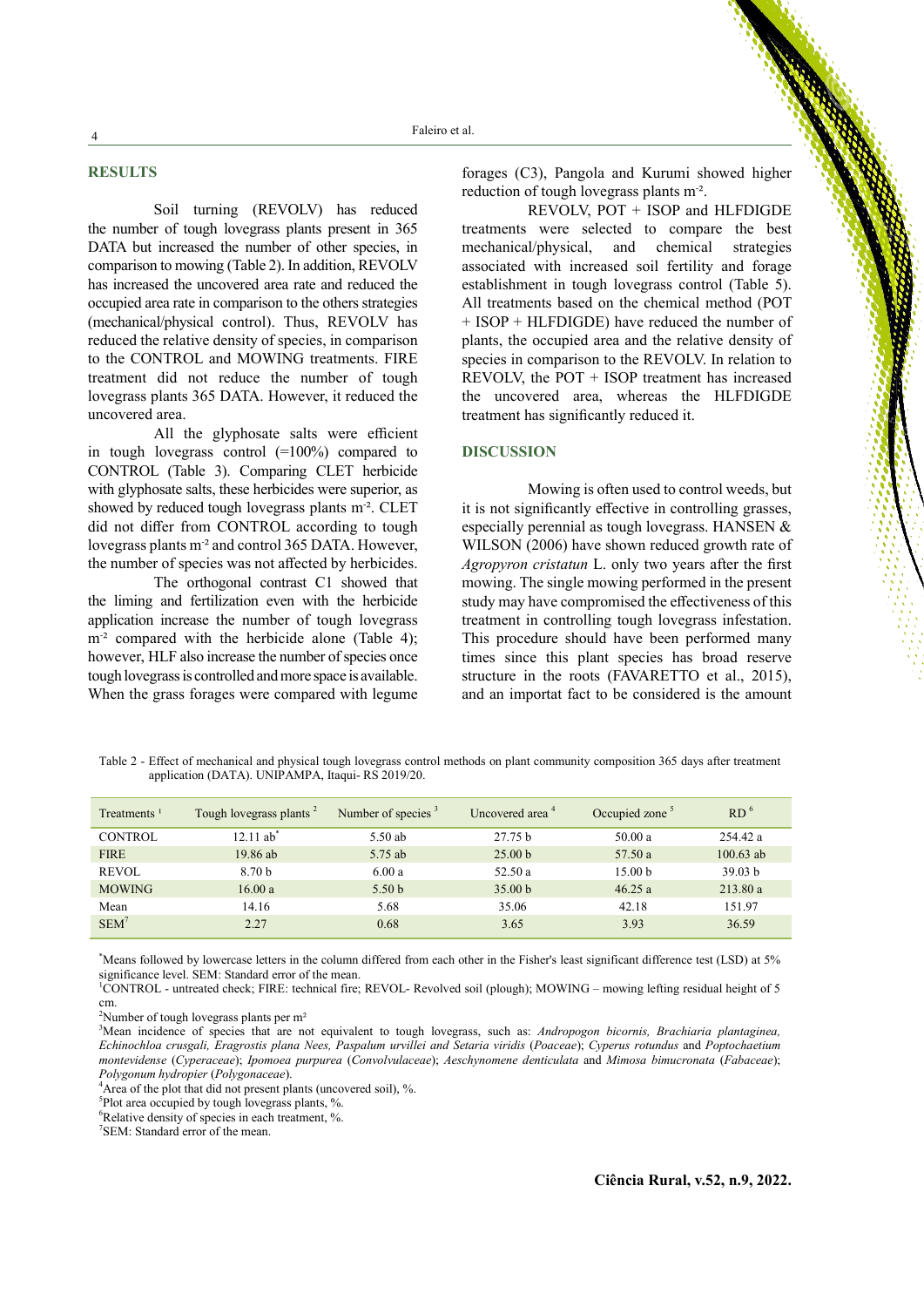| Treatment         | Tough lovegrass plants <sup>2</sup> | Number of species $3$ | Uncovered area <sup>4</sup> | Occupied zone <sup>5</sup> | RD <sup>6</sup> | Control <sup><math>\gamma</math></sup> |  |
|-------------------|-------------------------------------|-----------------------|-----------------------------|----------------------------|-----------------|----------------------------------------|--|
| CONTROL           | 12.11                               | 5.50                  | 23.75                       | 50.00                      | 254.42          | $\theta$                               |  |
| <b>CLET</b>       | 10.67                               | 5.00                  | 40.00                       | 36.25                      | 267.92          | 16                                     |  |
| <b>AMMONIUM</b>   | 0.31                                | 6.50                  | $73.75a^*$                  | 1.00                       | 3.3             | 100                                    |  |
| <b>DI-AMONIUM</b> | 0.84                                | 6.00                  | 62.50c                      | 2.00                       | 7.55            | 100                                    |  |
| <b>ISOP</b>       | 1.08                                | 7.50                  | 61.25c                      | 2.00                       | 9.64            | 100                                    |  |
| <b>POT</b>        | 0.25                                | 6.00                  | 78.75 a                     | 0.50                       | 4.73            | 100                                    |  |
| $ISOP+POT$        | 0.39                                | 5.50                  | 67.25 <sub>b</sub>          | 1.00                       | 4.96            | 100                                    |  |
| Mean              | 3.66                                | 5.96                  | 58.17                       | 13.25                      | 78.93           | 73.71                                  |  |
| SEM <sup>9</sup>  | 0.47                                | 0.63                  | 2.94                        | 1.30                       | 30.85           | 0.37                                   |  |
| n <sub>8</sub>    |                                     |                       |                             |                            |                 |                                        |  |
| C1                | < 0.0001                            | 0.1190                | 0.0027                      | 0.0001                     | < 0.0001        | ÷                                      |  |
| C <sub>2</sub>    | < 0.0001                            | 0.1535                | < 0.0001                    | 0.0006                     | < 0.0001        | < 0.0001                               |  |
| C <sub>3</sub>    | 0.2793                              | 0.4924                | 0.0627                      | 0.0050                     | 0.8745          | -                                      |  |

Table 3 - Herbicides used to control tough lovegrass plants at post-flowering stage, evaluated 365 days after treatment application (DATA). UNIPAMPA, Itaqui-RS 2019/20.

\* Means followed by lowercase letters in the column differed from each other in the Fisher's least significant difference test (LSD) at 5% significance level.<br>'Treatments: CONTROL - untreated check; CLET-clethodim; AMMONIUM-ammonium salt; DI-AMMONI- salt Di-Ammonium;

ISOP- Isopropylamine salt; POT- potassium salt; ISOP + POT- isopropylamine salt + potassium salt.

<sup>2</sup>Number of tough lovegrass plants per m<sup>2</sup>

<sup>3</sup>Mean incidence of species that are not equivalent to tough lovegrass, such as: *Andropogon bicornis, Brachiaria plantaginea*, *Echinochloa crusgali, Eragrostis plana Nees, Paspalum urvillei and Setaria viridis* (*Poaceae*); *Cyperus rotundus* and *Piptochaetium montevidense* (*Cyperaceae*); *Ipomoea purpurea* (*Convolvulaceae*); *Aeschynomene denticulata* and *Mimosa bimucronata* (*Fabaceae*);

Area of the plot that did not present plants (uncovered soil), %.

<sup>5</sup>Plot area occupied by tough lovegrass plants, %.

6 Relative density of species in each treatment, %.

7 Herbicide control efficiency was measured based on visual scale ranging from 0% (absence of symptoms) to 100% (dead plant).

<sup>8</sup>Effect of treatment on the evaluated variables: Orthogonal contrasts - C1: Control x glyphosate salts; C2: Clethodim x Glyphosate; C3: Clethodim x Control.

9 SEM: Standard error of the mean.

of seeds that can be spread, which is a disadvantage of this method.

Ploughing control plants on soil surface must be avoided (MEDEIROS et al., 2014) because it leaves the soil uncovered. In this situation, tough lovegrass can reestablish if no other plant fast occupies the uncovered soil (FERREIRA et al., 2008), especially if there is a constant renewal of the soil seed bank (LISBOA et al., 2009). Futhermore, this method is not recommended if the aim is to preserve the native pasture, since it may lead to disappearance of some species of interest and to the emergence of new weeds and/or opportunistic plants.

Fire use was not effective in controlling tough lovegrass plants. In addition, this action disturbe the development of desirable native species due to high temperature. Fire application under field conditions tends to cause less damage in plants with erect habit than in plants with prostrate habit; it happens because the second type is less protected

against the fire (GOULART et al., 2009). Thus; although, the use of fire is forbidden by law, tough lovegrass plants are favored by such a practice in comparison to several species with prostrate habit grown in native pasture.

The efficiency observed for the glyphosate herbicide used was similar than reported by FALEIRO et al. (2021), who recorded levels of control higher than 98%. Long period (years) without regrowing these plants provides more time for desirable species to develop. This will happen if an enough seedbank exists and not only tough lovegrass seeds predominate. RODRIGUEZ & JACOBO (2013) have reported significant reduction in the number of perennial species in pastures subjected to total spraying of this herbicide. Low effectiveness of herbicides belonging to the ACCase group, such as the CLET evaluated in the current study, was reported in the literature (GOULART et al., 2009), which has classified them as insufficient for tough lovegrass post-emergence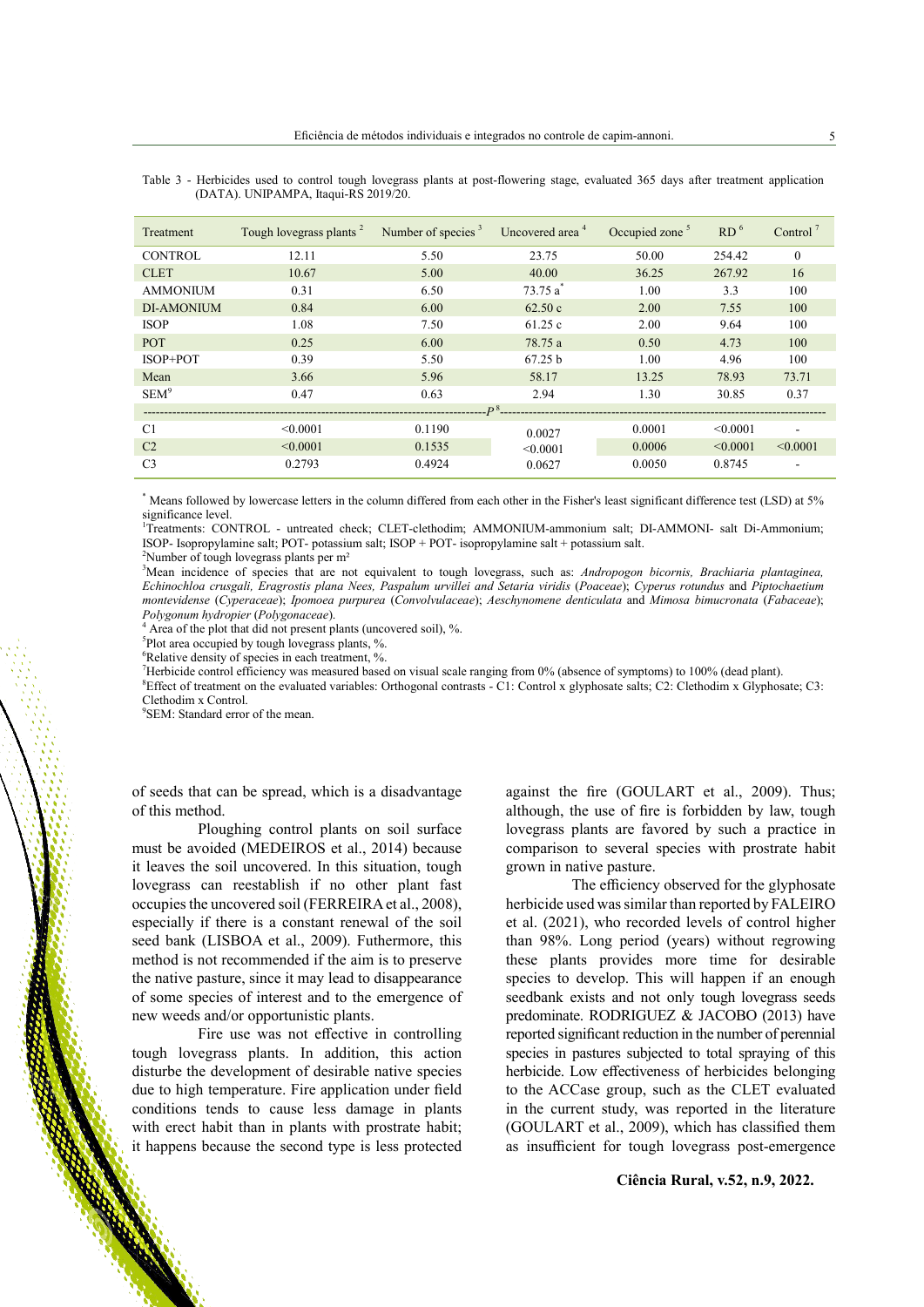| Treatments <sup>1</sup> | Tough lovegrass plants <sup>2</sup> | Number of species $3$ | Uncovered area <sup>4</sup> | Occupied zone <sup>5</sup> | RD <sup>6</sup> |  |  |
|-------------------------|-------------------------------------|-----------------------|-----------------------------|----------------------------|-----------------|--|--|
| ISOP+POT                | 0.39                                | 5.50                  | 67.25                       | 1.00                       | 4.96            |  |  |
| <b>HLF</b>              | 0.72                                | 7.50                  | 63.75                       | 1.00                       | 3.67            |  |  |
| <b>HLFK</b>             | 0.17                                | 4.25                  | 30.00                       | 0.75                       | 7.41            |  |  |
| <b>HLFDIGDE</b>         | 0.08                                | 5.00                  | 6.25                        | 0.50                       | 1.64            |  |  |
| <b>HLFARAPI</b>         | 1.92                                | 6.00                  | 56.25                       | 5.75                       | 19.35           |  |  |
| <b>HLFLOTCO</b>         | 2.56                                | 8.25                  | 71.25                       | 3.50                       | 34.34           |  |  |
| Mean                    | 0.973                               | 6.08                  | 49.12                       | 2.08                       | 11.89           |  |  |
| SEM <sup>8</sup>        | 0.36                                | 2.65                  | 0.86                        | 0.54                       | 8.88            |  |  |
| $\mathbf{p}^7$          |                                     |                       |                             |                            |                 |  |  |
| C <sub>1</sub>          | 0.0022                              | 0.5333                | < 0.0001                    | 0.0012                     | 0.2255          |  |  |
| C <sub>2</sub>          | 0.2270                              | 0.2668                | 0.0022                      | 0.0175                     | 0.1004          |  |  |
| C <sub>3</sub>          | 0.0003                              | 0.0184                | $\leq 0.0001$               | 0.0005                     | 0.0112          |  |  |
| C4                      | 0.5713                              | 0.5373                | 0.0003                      | 0.5371                     | 0.1626          |  |  |
| C <sub>5</sub>          | 0.4281                              | 0.0124                | 0.0150                      | 0.1166                     | 0.4268          |  |  |

Table 4 - Integrated methods used to control tough lovegrass plants, evaluated 365 days after treatment application (DATA). UNIPAMPA, Itaqui-RS 2019/20.

\* Means followed by lowercase letters in the column differed from each other in the Fisher's least significant difference test (LSD) at 5% significance level.<br>'Treatments: ISOP + POT: isopropylamine salt + potassium salt; HLF: isopropylamine salt + potassium salt + liming + fertilization;

HLFK: isopropylamine salt + potassium + liming + fertilizer + Elephant grass cv. Kurumi; HLFDIGDE: isopropylamine salt + potassium salt + liming + fertilization + Pangola grass; HLFARAPI: isopropylamine salt + potassium salt + liming + fertilizer + forage peanut; HLFLOTCO: isopropylamine salt + potassium salt + liming + fertilizer + *Lotus corniculatus* cv. São Gabriel.

<sup>2</sup>Number of tough lovegrass plants per m<sup>2</sup>.

3 Mean incidence of species that are not equivalent to tough lovegrass, such as: *Andropogon bicornis*, *Brachiaria plantaginea*, *Echinochloa crusgali*, *Eragrostis plana* Nees, *Paspalum urvillei* and *Setaria viridis* (*Poaceae*); *Cyperus rotundus* and *Piptochaetium montevidense* (*Cyperaceae*); *Ipomoea purpurea* (*Convolvulaceae*); *Aeschynomene denticulata* and *Mimosa bimucronata* (*Fabaceae*); *Polygonum hydropier* (*Polygonaceae*). 4

 $4$ Area of the plot that did not present plants (uncovered soil), %.

<sup>5</sup>Plot area occupied by tough lovegrass plants, %.

6 Relative density of species in each treatment, %.

7 Effect of treatment on the evaluated variables: Orthogonal contrasts - C1: ISOP + POT x HLF + forage; C2: HLF x forage; C3: grasses vs. legumes; C4 pangola x elephant; C5 birdsfoot trefoil x forage peanut. <sup>8</sup>

SEM: Standard error of the mean.

control, especially in the more advanced stage of plant development. This inefficiency in the control was also observed in *Digitaria insularis* plants (PRESOTO et al., 2020).

The implantation of grass forages was more efficient in the control of tough lovegrass compared to leguminous forages as they can present faster initial establishment (BELGERI et al., 2020). Based on the perspective of having biomass for pasture and improve the diversity of native species, birdsfoot trefoil may be an option. This forage provides greater area available for the emergence of native forage species, compared to the peanut forage, which has a prostrate growth habit that makes it difficult for other species to establish. Pangola grass has a potential to adapting and establishing under different environmental conditions (TIKAM et al., 2017). These makes it the one of the most efficient forage used to cover the soil and disturb tough lovegrass growth (BITTENCOURT et al., 2017; BELGERI et al., 2020).

REVOL, POT + ISOP and HLFDIGDE treatments recorded the best indices for weed control. High value recorded for uncovered area in the POT + ISOP is explained by the tough lovegrass biomasss plants that remained after herbicide aplication, which difficulted other species to germinate, by shading or allelopathic effect (FIORENZA et al., 2016). Pangola grass can be an alternative for weed control due to its rapid establishment and competition for solar radiation, which is one of the main limitations in the germination of new tough lovegrass plants (BITTENCOURT et al., 2017; BELGERI et al., 2020). Futhermore, this forage specie presents satisfactory biomass yield, and adaptability to subtropical climate, for an implementation as a new pasture to recover areas infested by tough lovegrass (HADDAD et al., 1999).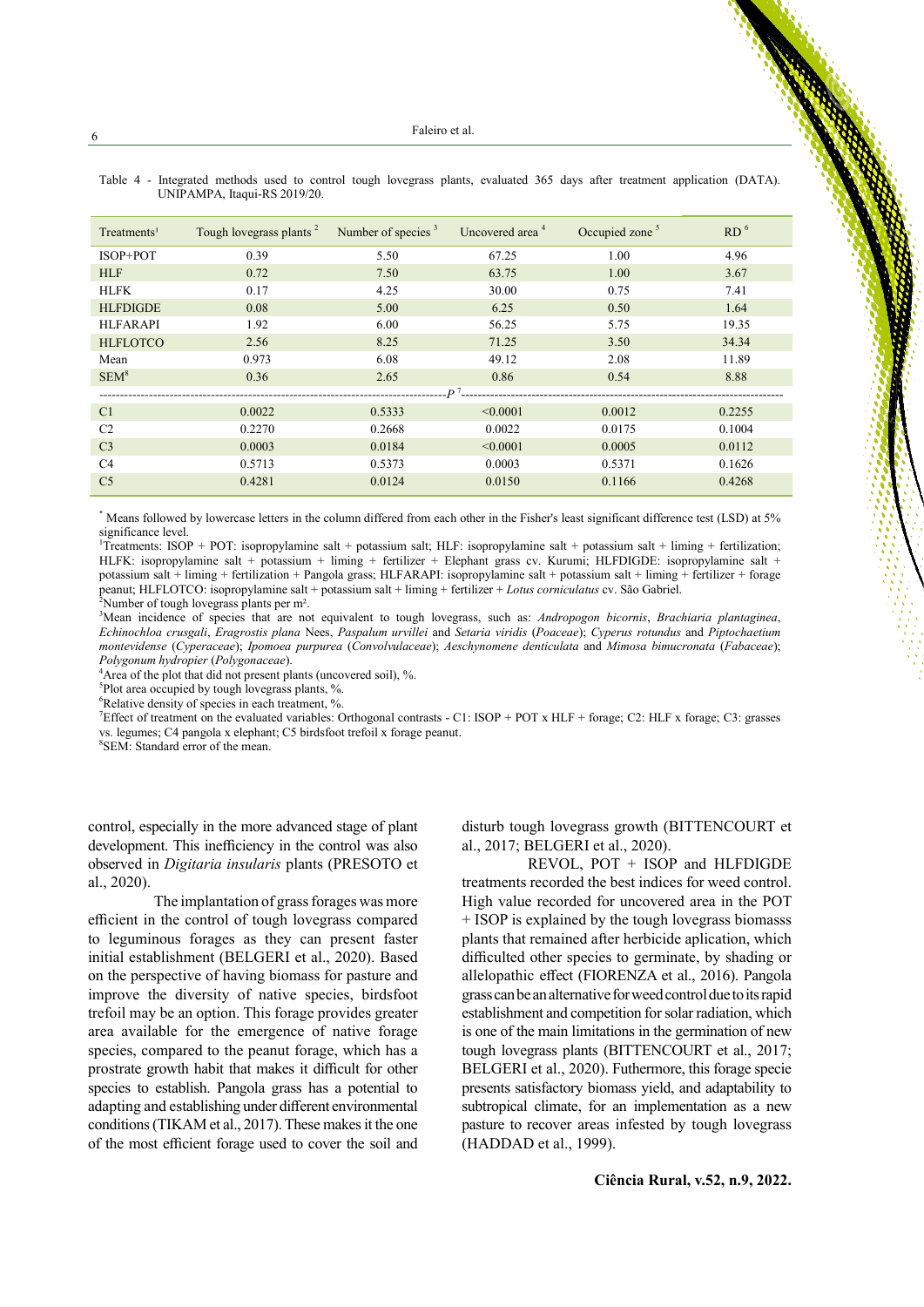| Treatments <sup>1</sup> | Tough lovegrass plants <sup>2</sup> | Number of species $3$ | Uncovered area <sup>4</sup> | Occupied zone <sup>5</sup> | RD <sup>6</sup>   |
|-------------------------|-------------------------------------|-----------------------|-----------------------------|----------------------------|-------------------|
| <b>REVOL</b>            | $8.70a^*$                           | 6.0                   | 52.50 <sub>b</sub>          | 15.0a                      | 39.03a            |
| POT+ISOP                | 0.39 <sub>b</sub>                   | 5.5                   | 67.25a                      | 1.0 <sub>b</sub>           | 4.96 <sub>b</sub> |
| <b>HLFDIGDE</b>         | 0.08 <sub>b</sub>                   | 5.0                   | 6.25c                       | 0.5 <sub>b</sub>           | 1.64 <sub>b</sub> |
| Means                   | 3.05                                | 5.5                   | 42                          | 5.5                        | 15.21             |
| $SEM^7$                 | 0.73                                | 0.72                  | 2.49                        | 2.04                       | 7.17              |

Table 5 - Comparison between the best treatments based on plant community composition 365 days after treatment application (DATA). UNIPAMPA, Itaqui-RS 2019/20.

Means followed by lowercase letters in the column differed from each other in the Fisher's least significant difference test (LSD) at 5% significance level.

<sup>1</sup>Treatments: REVOL - Revolved soil; POT + ISOP - potassium salt + isopropylamine salt; HLFDIGDE - isopropylamine salt + potassium salt + liming + fertilization + Pangola grass.<br><sup>2</sup>Number of touch lovegrass plants per m<sup>2</sup>

Number of tough lovegrass plants per m².

3 Mean incidence of species that are not equivalent to tough lovegrass, such as: *Andropogon bicornis*, *Brachiaria plantaginea*, *Echinochloa crusgali*, *Eragrostis plana* Nees, *Paspalum urvillei* and *Setaria viridis* (*Poaceae*); *Cyperus rotundus* and *Piptochaetium montevidense* (*Cyperaceae*); *Ipomoea purpurea* (*Convolvulaceae*); *Aeschynomene denticulata* and *Mimosa bimucronata* (*Fabaceae*); *Polygonum hydropier* (*Polygonaceae*). 4

 $4A$ rea of the plot that did not present plants (uncovered soil), %.

<sup>5</sup>Plot area occupied by tough lovegrass plants, %.

6 Relative density of species in each treatment, %.

<sup>7</sup>SEM: Standard error of the mean.

### **CONCLUSION**

Mechanical/physical methods isolate are not efficient in reducing tough lovegrass population. Glyphosate salts successfully control tough lovegrass plants; however, chemical control in association with soil fertility improvement and forage implantation (as pangola grass), is more effective in controlling tough lovegrass.

### **DECLARATION OF CONFLICT OF INTEREST**

The authors declare no conflict of interest. The founding sponsors had no role in the design of the study; in the collection, analyses, or interpretation of data; in the writing of the manuscript, and in the decision to publish the results.

### **ACKNOWLEDGEMENTS**

The research was funded by Universidade Federal do Pampa (UNIPAMPA) and Embrapa, and financed in part by the Coordenação de Aperfeiçoamento de Pessoal de Nível Superior (CAPES), Brasil. The authors are grafetul to CNPq (Brazil), for the scholarship to the first author, and fellowship to the second author (CNPq  $305816/2016-0$ ).

# **AUTHORS' CONTRIBUTIONS**

All authors have equally contributed to the stud design and manuscript writing.

#### **REFERENCES**

BELGERI, A. et al. Managing an Invasive Weed Species, *Parthenium hysterophorus*, with Suppressive Plant Species in Australian Grasslands. **Plants**, v.9, n.11, p.1587, 2020. Available from: <https://doi.org/10.3390/plants9111587>. Accessed: Nov. 24, 2020. [doi: 10.3390/plants9111587](https://doi.org/10.3390/plants9111587).

BITTENCOURT, H. V. H. et al. Seed germination ecology of *Eragrostis plana*, an invasive weed of South American pasture lands. **South African Journal of Botany**. v.109, p.246-252, 2017. Available from: <https://doi.org/10.1016/j.sajb.2017.01.009>. Accessed: Nov. 27, 2020. [doi: 10.1016/j.sajb.2017.01.009](https://doi.org/10.3390/plants9111587).

FAVARETTO, A. et al. The first anatomical and histochemical study of tough lovegrass (*Eragrostis plana* Nees, Poaceae). **African Journal of Agricultural Research**, v.10, p.2940-2947, 2015. Avaliable from: <https://doi.org/10.5897/AJAR2014.9145>. Accessed: Dec. 07, 2020. doi: 10.5897/AJAR2014.9145.

FALEIRO, E. A. et al. Integrated management of tough lovegrass (*Eragrostis plana* Nees): associating chemical control tools and plant physiology. **Ciência Rural**, v.51, n.2, e20200271, 2021. Available from: <https://doi.org/10.1590/0103-8478cr20200271>. Accessed: Dec. 10, 2020. doi: 10.1590/0103-8478cr20200271.

FERREIRA, N. R. et al. Soil seed bank of the roadside dominated by annoni-2-grass and submited to the control by soil disturbance and grass species introduction. **Revista Brasileira de Sementes**, v.30, n.3, p.54-63, 2008. Available from: [<https://doi.org/10.1590/](https://doi.org/10.1590/S0101-31222008000300008) [S0101-31222008000300008](https://doi.org/10.1590/S0101-31222008000300008)>. Accessed: Nov. 21, 2020. doi: 10.1590/S0101-31222008000300008.

FIORENZA, M. et al. Phytochemical analysis and allelopathic activity of *Eragrostis plana* Nees (capim-annoni). **Iheringia**, v.71,